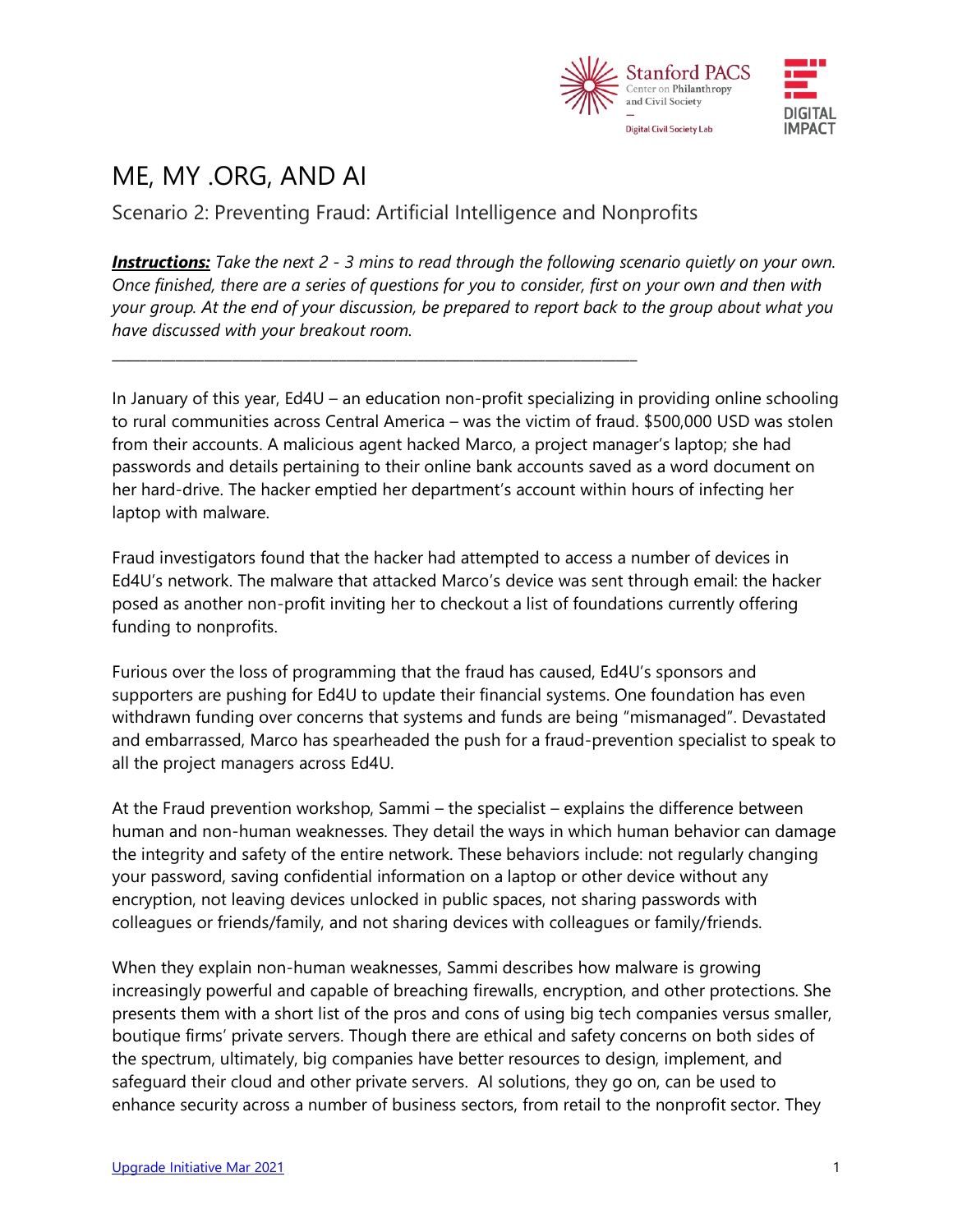

carefully explain how it can help monitor corporate Ed4U card usage and device or endpoint access.

This leads Marco to ask about the specific data storage that Ed4U uses: raises a number of concerns about privacy and data storage: where is the data collected? Who has access to the information? Sammi confirms that Ed4U's admits that the data is stored on private servers – namely, the BigCo cloud, but that the benefits of AI outweigh the ambiguities she just outlined. Using AI means more effectively linking points of compromise and preventing fraud at Ed4U. AI can analyze the behaviors of transactions and devices so that it can detect unfamiliar and malicious behavior early, preventing loss of funds and other breaches.

Sammi reassures Ed4U that companies such as MasterCard and RBS WorldPay have relied on AI to detect fraudulent transaction patterns and prevent card fraud for years now. However, they cannot provide additional clarity on how data is stored or how it is used by the service provider outside of fraud detection.

**Prompt questions: Use your remaining time to think through the following questions, alone or together in a group.**

Question 1 & 2: **On your own, take two mins to consider the following 2 questions. Feel free to jot down notes on a separate sheet of paper.**

- What might **your** org's board/leadership need to be prepared for a situation like this?
- What human vulnerabilities (regarding digital security) are at play within **your** organization? Which ones do you think you should you prioritize?

## Question 3: **Group Activity - in your small groups, fill out the following table.**

- Take 2 minutes to identify pros and cons of using AI -powered cloud storage for your organization.
- Focus specifically on potential harms (list in column 3) and whom those harms hit hardest (service beneficiaries, staff, etc.) - **See the table below**

|  |  | Pros   Cons   Potential Harms | To whom? |
|--|--|-------------------------------|----------|
|--|--|-------------------------------|----------|